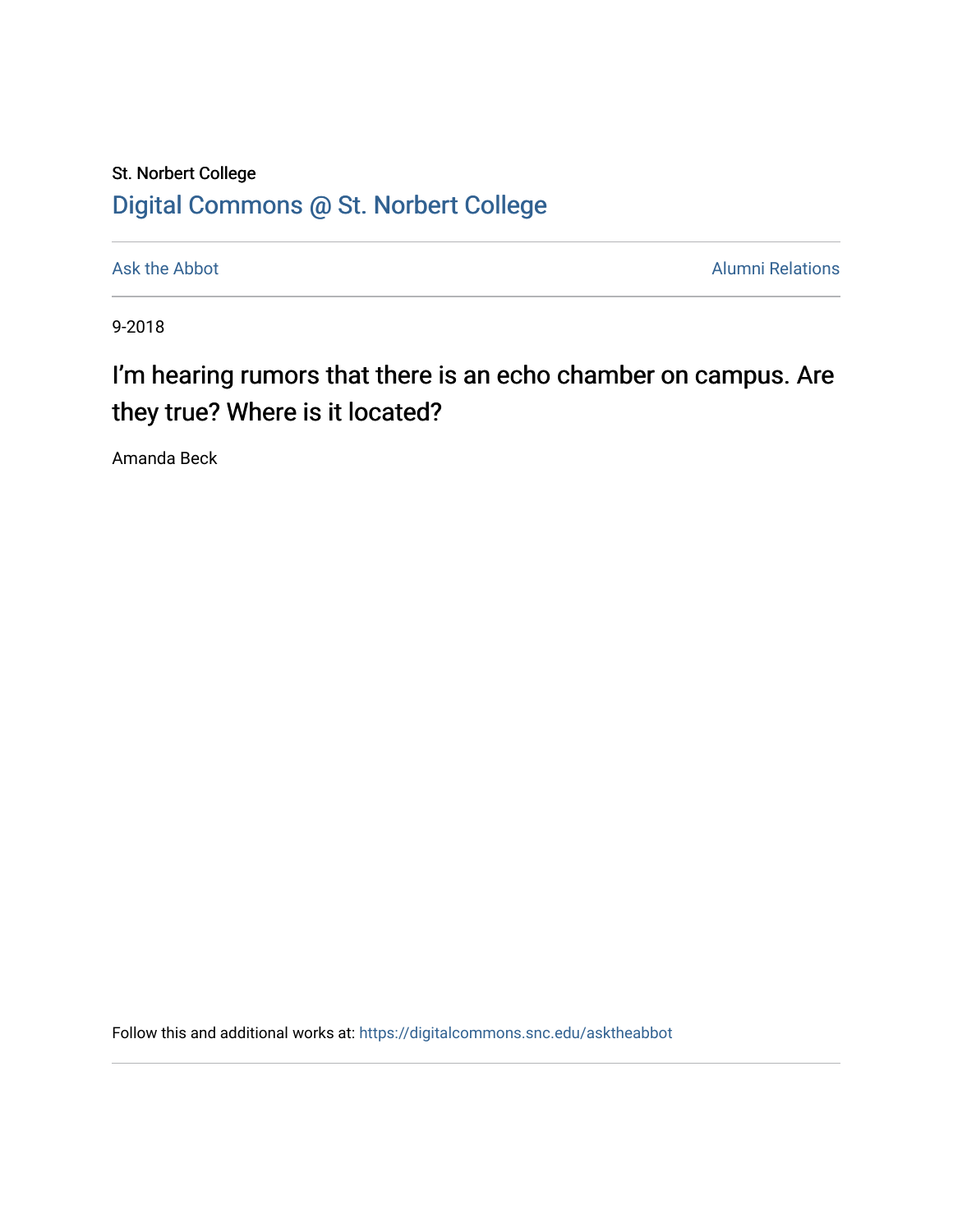

[Academics](https://www.snc.edu/academics) [Admission](https://www.snc.edu/admission) [Campus Life](https://www.snc.edu/campuslife) [Living Norbertine](https://www.snc.edu/livingnorbertine) [Athletics](https://www.snc.edu/athletics) [About](https://www.snc.edu/about)

Q

Giving

to SNC

[Alumni](https://www.snc.edu/alumni/) [Ask the Abbot](https://www.snc.edu/alumni/abbot/) September 2018 A

## [Alumni](https://www.snc.edu/alumni/index.html)

[Events & Reunions](https://www.snc.edu/alumni/event/index.html) [Behind the Arch](https://www.snc.edu/alumni/event/behindthearch/) [Benefits and Services](https://www.snc.edu/alumni/benefits.html) [Get Involved](https://www.snc.edu/alumni/getinvolved.html) [Give to SNC](http://giving.snc.edu/) [Alumni Awards](https://www.snc.edu/alumni/awards/index.html) [Knight Lights](https://www.snc.edu/alumni/knightlights/index.html) [Alumni-Owned](https://www.snc.edu/alumni/directory/index.html) [Businesses Network](https://www.snc.edu/alumni/directory/index.html) [Alumni Board](https://www.snc.edu/alumni/alumniboard.html) [Student Alumni](https://www.snc.edu/alumni/saa.html) [Ambassadors](https://www.snc.edu/alumni/saa.html) [Staff](https://www.snc.edu/alumni/contactus.html)

# September 2018 Question:

Dear Abbot Pennings,

I'm hearing rumors that there is an echo chamber on campus. Are they true? Where is it located?

Amanda Beck (College Advancement)

#### Answer:

Dearest Amanda,

This question makes me chuckle. In fact, the rumors that have reached your ears are not only true, but doubly so!

It must surprise you considerably to learn that our beloved college has not one but two outdoor "echo chambers." Over the years, our young tour guides have delighted in demonstrating their effects to prospective students visiting us with their college plans in mind.

Both *"*chambers*"* are in what must certainly be very familiar spots to you and, indeed, to most who have visited our beautiful campus. This echo effect is a most interesting phenomenon of our two circular paved areas: the one, where our new Conversion sculpture stands, on the overlook at the north-west corner of campus; the other, in front of Main Hall where the two malls find their intersection.

The presence of our dear St. Norbert himself, albeit cast in bronze as he is, deters me these days from testing the echo at the overlook – and I hope that it similarly deters you and others! But I urge you to discover the Main Hall effect for



#### Ask the Abbot

As the founder of St. Norbert College, and having a prime seat in the center of campus throughout the years, I, Abbot Bernard Pennings, hold the answers to many of your burning questions about the college. [Submit Your Question](https://www.snc.edu/alumni/abbot/index.html)